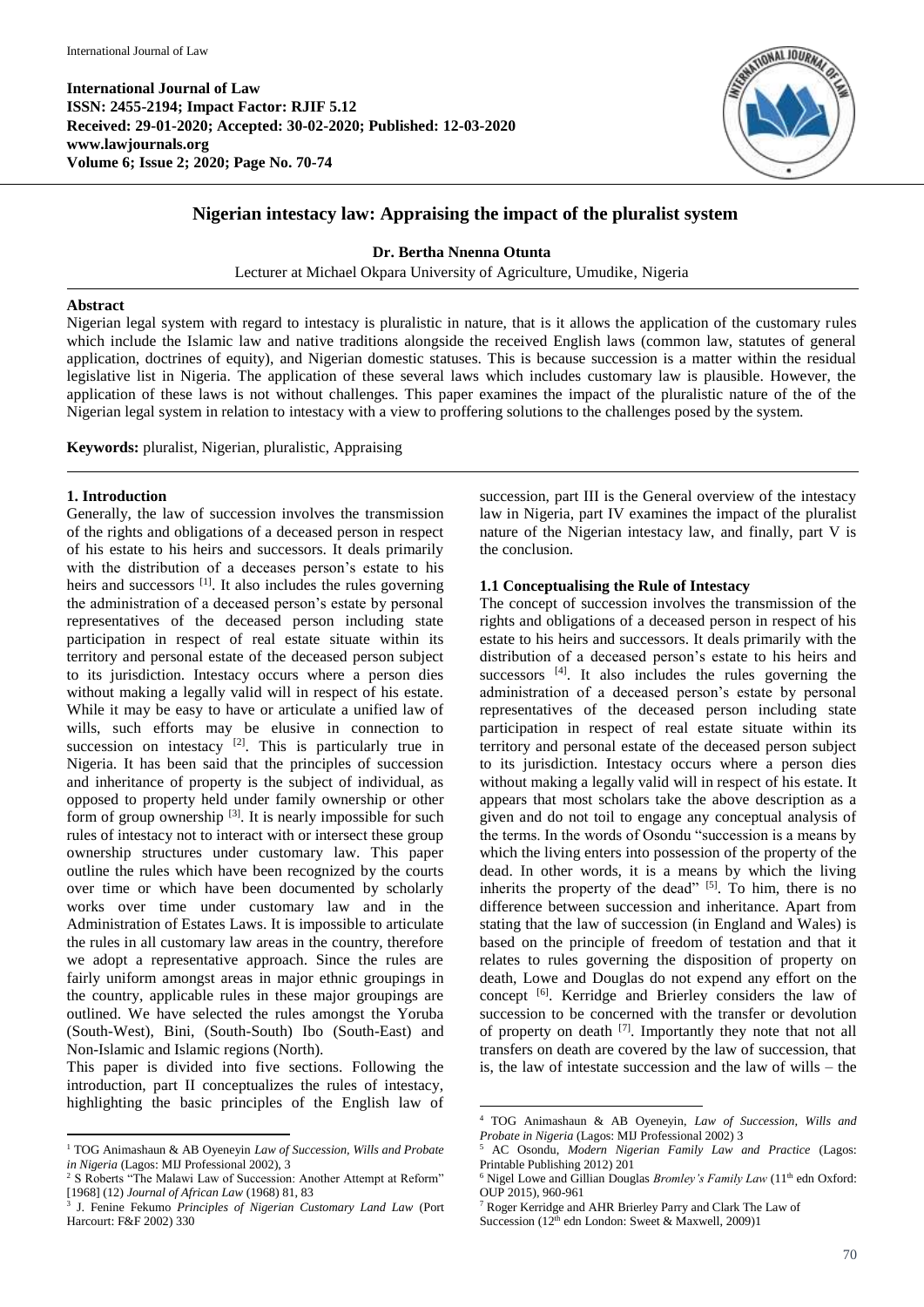two principal topics into which succession is divided [8]. This is because there are a number of ways in which property which belongs to, or which may appear to belong to, an individual during his lifetime may pass on his death other than by his will or in accordance with intestacy rules <sup>[9]</sup>. A ready example is the right of survivorship (*jusaccrescendi*) applicable to a beneficial joint tenancy. As each joint owner dies, his rights are extinguished and vest in the surviving joint owner or owners. They are of the view that the creation of joint ownership and the failure to sever a joint tenancy (so as to create a tenancy in common) are both acts or omissions which are part of the law of succession in the wider sense [10]. Other examples include property held on trust (the beneficial interest will remain vested in the beneficial title holder upon trustee's death); and nominations under say a pension scheme or under a life insurance policy.

Miller hold the view that the law of succession is traditionally regarded as being concerned with the transmission of property vested in a person at his death to some other person or persons [11]. He notes that the person or persons beneficially entitled will be those specified by the law of intestate succession except and in so far as the deceased has made a valid will. He argues that a more "realistic" view of succession must take account of gratuitous *intervivos*transfers as well as of testamentary dispositions <sup>[12]</sup>. However, one must regard with caution his view that the law of succession presupposes the existence of private property; that is, property owned or possessed by individuals. He claimed that "the question of succession does not arise in a society in which articles or the right to possession thereof, is regarded as vested in a group such as a clan or tribe or family of which individual is a member and which, unlike him, does not die. Membership of the group changes over time, but no provision for the transmission of property on the death of an individual member of the group is necessary  $[13]$  Ikpeze supports this view; citing *Oke* v *Oke* [14] where the Supreme Court held that where a testator build a house on unpartitioned family land, he could not dispose of it by will [15]. Our disagreement is because, in Africa where group ownership is a norm, most group ownership regimes can be terminated resulting in immediate private property. Therefore even while the group ownership structure subsists, African legal system preemptively protects such individual rights until they ripen in fact. In the circumstance of the facts in *Oke* v *Oke*, there is no rule that the descendants of the testator would not have a right to remain in the building pending when the family land was partitioned. Nonetheless, Miller seems to suggest that there is a subtle distinction between succession and inheritance: while succession is seen from the view of the private property owner, the idea of inheritance is perceived from the view of successors. In raising queries on the limits of rules of succession, he asked "to what extent should the law of succession determine the

**.** 

successors? To what extent should the freedom of the individual holder of property to dispose it on his death be curtailed by rights of *inheritance* that is, fixed rights of other people to receive his property?" [16].

Ikpeze while positing that inheritance and succession are essentially the same, she notes the "minor difference" between them. She states that "while inheritance connotes the possession of a dead person's property or interest by a living person or persons, succession is more elaborate and includes the act or right of legally or officially taking a predecessor's office, rank and duties. It involves the absorption of rights and liabilities of the deceased in respect of the estate of the deceased [17].

# **1.2 An Overview of the Nigerian Intestacy Law**

Nigeria operates a pluralist system of law in relation to intestacy, this includes received English law, (common law, statutes of general application, doctrines of equity), legislations by the National Assembly and state Houses of Assembly and byelaws made by local government councils. On the other hand, there are as many customary laws as there are distinctive areas or groupings of peoples. These customary laws are generally unwritten. The Constitution of the Federal Republic of Nigeria 1999 (as amended) recognises and preserves these sources of laws in Nigeria and projects a policy of keeping them segregated. The law of intestate succession is impacted by a variety of laws from the two broad systems of laws. It is a residual matter over which all levels of government can make laws. A good number of states have legislations regulating qualification for and scheme for distribution of and benefiting from a deceased property-owner's estate. Specifically, there are Wills laws of states created out of the former Western Region, Administration of Estate Laws in the same states and similar laws in other states the Administration and Succession (Estates of Deceased Persons) Law of Anambra State and Others rely on English statutes. In many other situations (and where written laws fail), principles of customary law apply. The customary laws of succession govern persons who were subject to the native law and custom of their community before their death. Where the person was a Muslim, Islamic law applies. These include those that marry under customary law and not under the Marriage Act 1914. In other situations where there are no local enactments on intestate succession especially in the Northern and Eastern states and the deceased married under the Marriage Act 1914, the common law rules on intestacy including any applicable statutes of general application (such as the Statute of Distribution and the Intestates Estates Act 1890) will apply  $[18]$ . A broad summary of the categorization of these laws was done by Sagay as follows:

- 1. if a person contracts a monogamous marriage outside Nigeria, the common law of England governs the distribution of his estate
- 2. if he contracts a statutory marriage in Nigeria, then if he dies domiciled in Lagos or any of the states created out of the former Western or Mid-Western Regions, then the Administration of Estates Law will govern
- 3. if he contracted a statutory marriage but dies domiciled in the states created out of the former Eastern or

1

<sup>8</sup> Ibid.

<sup>&</sup>lt;sup>9</sup> Ibid  $10$  Ibid,

<sup>&</sup>lt;sup>11</sup> JG Miller, *The Machinery of Succession* (Oxon: Professional Books 1977) 1

 $12$  Ibid

<sup>13</sup> Ibid, 1-2

<sup>&</sup>lt;sup>14</sup> [1974] 3 SC 1

<sup>15</sup> Ogugua V.C Ikpeze *Gender Dynamics in Inheritance Rights in Nigeria: Need for Women Empowerment* (Onitsha: Folmech 2009) 7, 18

<sup>16</sup> Ibid, 3. Emphasis added.

 $17$  Ikpeze (n 11) 7

<sup>18</sup> Animashaun & Oyeneyin (n 1) 9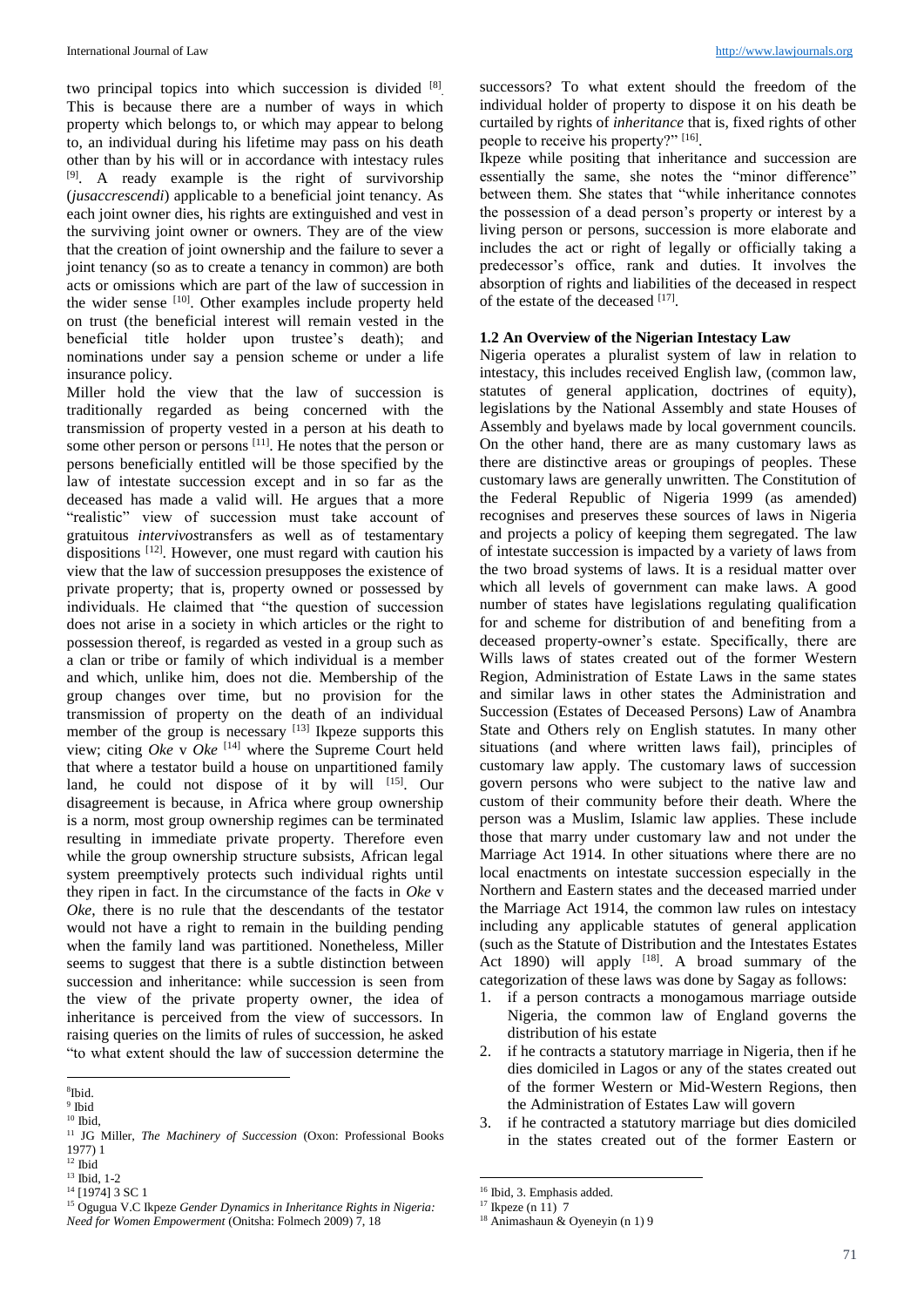Northern Regions which are yet to enact their own law on non-customary succession, then the common law will also govern the distribution of his estate

- 4. If the intestate was an indigenous Nigerian and did not contract a statutory marriage (or where he did and no spouse or issue survived him), his estate will be distributed in accordance with the relevant customary law or Islamic law as the case may be.
- 5. With regards to non-customary succession to real property, the *lexsitus* applies; otherwise if he was subject to customary law or Islamic law, the personal law of the intestate applies regardless of the *lexsitus* [19] .

Patterns of inheritance in Nigeria are generally divided into patrilineal and matrilineal. Fekumo identifies a third – bilineal. In partrilineal communities, inheritance is through fathers and all those descended from a common ancestor form a patrilineage. The heirs are the paternal next of kin which include children, uncles, brothers and sisters from the father's line. Inheritance is through mothers in matrilineal communities. In this case a child belongs to his mother's rather than his father's family. In the bilineal or doubledescent pattern, each of the two lineages succeed to different parts of the estate. The latter is less common in Nigeria as most societies are patriarchal.

Under Yoruba customary law, the mode of distribution of a deceased estate depends on whether the property owner is a man or a woman. Where a woman dies, her husband inherits all her property except her share of family property which reverts to her natal family <sup>[20]</sup>. Where she has no husband, then her property devolves on all her children together [21]. However, where a man dies, his children inherit his estate irrespective of gender  $[22]$ . Other factors that do not generally affect the right to inherit include absence from the family home and minority or even majority (age). As such, the eldest surviving who becomes the head of family where the property is family property is not also entitled to a greater share that the other children  $[23]$ . A woman cannot inherit her deceased husband's property  $[24]$ . The customary rule is that intestate devolution follows the blood [25] .

The pattern of distribution of estate of a deceased who died intestate is based on the doctrine of primogeniture. The eldest surviving son inherits the house where the deceased lived during his life time called the *Igiogbe*. Aigbovo explains that the *Igiogbe* concept is based on ancestor worship. The medium of ancestor worship is a wooden staff known as "*ukhure*" that is taken by the eldest son to enable the children communicate with the spirit of their deceased father  $[26]$ . It is possible for more than one house to constitute the *Igiogbe*. This is possible where the contending parties or the children of the deceased agree that the buildings constitute the "principal house  $[27]$ . Otherwise, where a compound consists of more than one building it is likely that only one of the building will be regarded as the

1

<sup>23</sup>*Salami* v *Salami* [1957] WNLR 10; *Lopez* v *Lopez* (1924) 5 NLR 43 <sup>24</sup>*Akinubi* v *Akinubi* [1997] 2 NWLR (Pt. 486) 144

principal house  $^{[28]}$ . The ruins of an ancestral home or bare land cannot be Igiogbe  $[29]$ . However, the children are prevented from administering the deceased estate until the second burial rites are concluded  $[30]$ . The eldest surviving son inherits the deceased estate to the exclusion of his brothers and sisters. In order to maintain peace, he holds the estate (except the *Igiogbe*) on trust so as to maintain his brothers and sisters and other dependents. It is possible that the deceased may have acquired other properties in his life time. In such cases, while the eldest son inherits the principal house, he holds the other properties in trust for himself and the other children of the deceased [31].

The Ibos rules of succession varied among different communities, general attributes are discernible. The Ibo customary law of succession also projects the attribute of strict primogeniture. Here the eldest surviving son (*Okpala*) inherits all properties of a deceased property-owner  $[32]$ . However, he manages and administers the whole estate for the benefit of the entire family but especially for his brothers. The properties particularly include the *obi* (where the father resided and died) traditional symbolic items for worship and titles (such as the staff – *ofo*) and immediate surrounding compound <sup>[33]</sup>. In *Asaba*, these properties transmit from brother to brother until the eldest surviving grandson inherits. The customary principle is that whoever becomes *Okpala*/*diokpa* steps into the shoes of their father. He however enjoys only a life interest on the land  $[34]$ . Where the property owner did not have children, his brother or uncle will inherit but only as a trustee or custodian to administer the deceased's estate for the benefit of his family [35]. Where a woman acquires property, her natal family will inherit those acquired prior to marriage but her husband will inherit those acquired during marriage. A widow cannot inherit her husband's estate; indeed she is sometimes regarded as part of the estate to be inherited. Where this is the case, levirate marriage is the norm. In *Nezianya* v Okagbue<sup>[36]</sup> the Supreme Court upheld the contention that a married woman has no right to succeed to the property of her deceased husband under the Onitsha Customary Law.

In the Northern Nigeria, both customary and Islamic rules of succession are applicable. Islamic law governs and is applicable to Muslims who subject themselves to *Sharia* law. Where this is the case, a property owner must have shown a clear intention that Islamic law should apply to the administration of his estate when he dies, otherwise the native law of the community may apply. Generally, Islamic law of succession of the *Maliki* School is applicable in Nigeria as part of the personal law of Muslims. Ismael and Oba observed that the application of Islamic legal norms in the country is generally limited by the parameters set by the state <sup>[37]</sup>. In *Shittu* v *Shittu* <sup>[38]</sup> the Kwara State Sharia Court

- <sup>30</sup>*Ovenseri* v *Osagiede* [1998] 11 NWLR (Pt 577) 1
- <sup>31</sup>*Osazuwa* v *Osazuwa* (1991) 7 SCNJ 231-232

**.** 

<sup>19</sup> IE Sagay Nigerian *Law of Succession Principles, Cases, Statutes and Comments* (Lagos: Malthouse 2006), 73

<sup>20</sup>*Caulcrick* v *Harding* (1926) 7 NLR 48

<sup>21</sup>*Johnson* v *Macaulay* (1961) 1 All NLR 773

<sup>22</sup>*Adeseye* v *Taiwo* (1956) 1 FSC 84; *Adisa* v *Ladokun* (1973) 9& 10 SC 55

<sup>25</sup>*Fakoya* v *Ilori* {1983] 2 F.N.R 402

<sup>26</sup> O Aigbovo "The Principal House in Benin Customary Law" [2005] (8)(1) *University of Benin Law Journal* 16, 17-18

<sup>27</sup>*Idehen* v *Idehen* [1991] 6 NWLR (Pt. 198) 382

<sup>&</sup>lt;sup>28</sup>Ugbo v Asemota (Unreported) Suit No. B/49/70 of 30<sup>th</sup> March 1974, High Court Benin City; Arase v Arase (1981) 5 SC 33; *Agidigbi* v *Agidigbi* [1996] 6 NWLR (Pt. 454) 300

<sup>29</sup>*Imade* v *Otabor* (1998) 56/57 LRCN 3116

<sup>&</sup>lt;sup>32</sup> Where he has more than one wife, the eldest sons of the wives inherit jointly. See Animashaun & Oyeneyi Law of Succession, 17

<sup>3333</sup>*Ezeokafor* v *Ubah* (1975) 5 UILR (Pt II) 162 <sup>34</sup>*Odiachi* v *Odiachi* (1980) FNR 372

<sup>35</sup>*NgwoNwojie* v *Onyejana* (1964) 1 All NLR 352

<sup>36</sup> (1963) All NLR 358

<sup>37</sup> IS Ismael & AA Oba "Legal Challenges Concerning Some Beneficiaries

of Estates Governed by Islamic Law in Nigeria" (2017) 25(1) *Ilum Law Journal* 64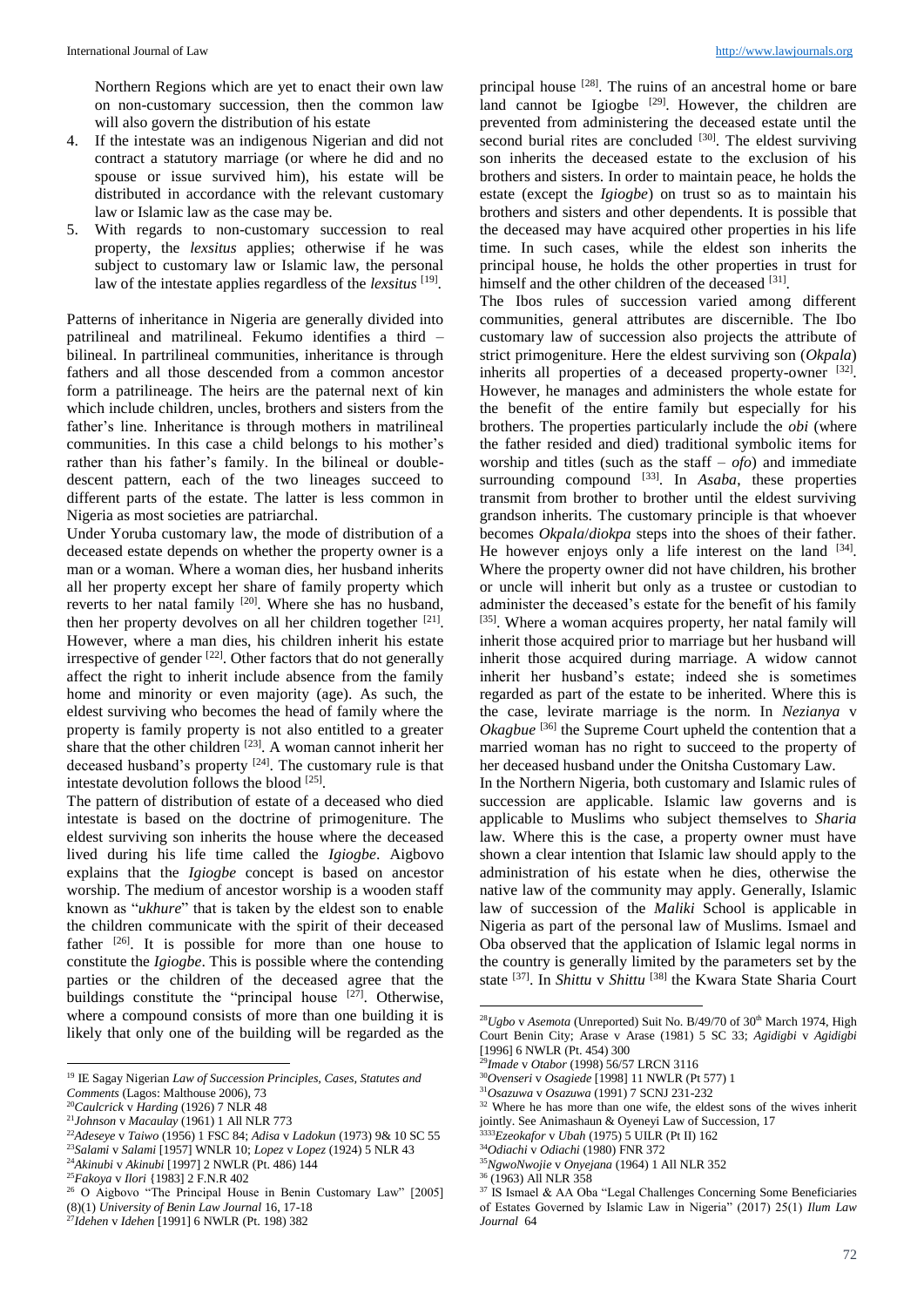of Appeal stated that once a person professes Islam, Islamic law becomes his or her personal law. However, Ismael and Oba observe that "this is not always strictly observed especially in the Southern part of Nigeria where there are no Islamic courts and customary courts often apply customary law to estates of Muslims<sup>[39]</sup>. A core principle of Islamic law of succession is that a deceased's property should be used to support those persons whom he was obliged to first support during his lifetime. For this reason, Islamic law accommodates women in the distribution scheme [40]. Concepts and practices such as primogeniture and alien under Islamic law.

### **1.4 The Impact of the Pluralist System**

Where a man dies intestate, the factors that determine the means and mode distribution of his estate are: whether the man is married and under what law the marriage was contracted, whether the man has children or spouse(s), whether the man is subject to the received English law, whether the man is domiciled in Nigeria, and whether the man contracted his marriage under under Nigerian law or foreign law <sup>[41]</sup>. The pluralistic nature of the Nigerian legal system in relation to intestate allows every ethnic-group to apply their customary law to issue of intestacy. This paradigm seems plausible as it respect the customs and traditions of the citizens as long as it can be proof that such custom exist and same is not contrary to nature justice, equity and good conscience. However, the pluralistic system create serious challenges. Some of these challenges includes uncertainty as to the application of a particular law. Where a man dies intestate the problem has always been, which of the several law will apply. In the Northern part of Nigeria where Islamic law is practiced, the argument has been that once an individual professes Islam as one's religion, when one dies the applicable law with regard to the distribution of one's estate is the Islamic law  $[42]$ . However, this position is different in the southern part of Nigeria. Ismael and Oba observe that the Islamic law of intestacy is not always strictly observed especially in the Southern part of Nigeria where there are no Islamic courts and customary courts often apply customary law to estates of Muslims<sup>[43]</sup>. Even in the north where Islamic law is practiced, it is not in all cases that Islamic will apply. The application of the Islamic is dependent on the readiness of the deceased heirs to decide; however, the challenge is where the heir fails to reach a consensus as to which law to apply. Even among people subject to customary rules of intestacy, the law are not always certain. This is based on the unstable nature of customary law. What is applicable in a particular case at a particular time, may not be applicable in other case and time. Customary law is not static, it keeps changing.

The application of the native laws and customs is subject to the received in English, this has led to several native laws been declared repugnant to natural justice equity and good conscience. However, using the received English law as a yardstick to determine the legality or otherwise of the native

1

law and custom without due consideration is demeaning. This a serious challenge to the Nigerian pluralist system.

### **2. Conclusion**

The Nigerian pluralist system though allows the application of customary law of intestacy along the received English law and Nigerian domestic statutes and Law made by several states on matter relating to succession. The discourse on intestate succession and its dynamics will continue both legislatively, judicially and constitutionally because human behaviour is fluid and despite what the law says, some will rather disregard it than obey it. The law must keep in step with these developments in the intestate succession context. We believe that the greater understanding gained in this study will be useful in facilitating cross-cultural dialogue that fosters rights of vulnerable classes while respecting the living laws and structures of the people.

### **3. References**

- 1. TOG Animashaun, AB Oyeneyin. Law of Succession, Wills and Probate in Nigeria (Lagos: MIJ Professional, 2002, 3.
- 2. Roberts S. "The Malawi Law of Succession: Another Attempt at Reform" [1968] (12) Journal of African Law, 1968, 81-83.
- 3. Fenine Fekumo J. Principles of Nigerian Customary Land Law Port Harcourt: F&F, 2002, 330.
- 4. TOG Animashaun, Oyeneyin AB. Law of Succession, Wills and Probate in Nigeria Lagos: MIJ Professional, 2002, 3.
- 5. AC Osondu, Modern Nigerian Family Law and Practice Lagos: Printable Publishing, 2012, 201.
- 6. Nigel Lowe, Gillian Douglas. Bromley's Family Law (11th edn Oxford: OUP, 2015, 960-961.
- 7. Roger Kerridge, AHR Brierley Parry. Clark The Law of Succession (12<sup>th</sup> edn London: Sweet & Maxwell, 2009, 1.
- 8. Ibid.
- 9. Ibid
- 10. Ibid,
- 11. JG Miller. The Machinery of Succession (Oxon: Professional Books, 1977, 1.
- 12. Ibid
- 13. Ibid, 1-2
- 14. [1974] 3 SC 1
- 15. Ogugua VC Ikpeze. Gender Dynamics in Inheritance Rights in Nigeria: Need for Women Empowerment (Onitsha: Folmech, 2009, 7(18).
- 16. Ibid, 3. Emphasis added.
- 17. Ikpeze (n 11) 7
- 18. Animashaun & Oyeneyin (n 1) 9
- 19. IE Sagay Nigerian Law of Succession Principles, Cases, Statutes and Comments Lagos: Malthouse, 2006, 73.
- 20. Caulcrick V Harding. 7 NLR 48, 1926.
- 21. Johnson V Macaulay. 1 All NLR 773, 1961.
- 22. Adeseye V Taiwo. 1 FSC 84; Adisa v Ladokun (1973) 9& 10 SC 55, 1956.
- 23. Salami V Salami. WNLR 10; Lopez v Lopez (1924) 5 NLR 43, 1957.
- 24. Akinubi V Akinubi. 2 NWLR (Pt. 486) 144, 1997.
- 25. Fakoya V Ilori. 2 F.N.R 402, 1983.
- 26. O Aigbovo. "The Principal House in Benin Customary Law" (8)(1) University of Benin Law Journal. 2005;

<sup>38</sup> (1998) Annual Report Sharia Court of Appeal (Kwara State) 126, 130- 131

<sup>39</sup> Ismael & Oba (n 66) 66

<sup>40</sup> See the Holy Quran Chapter 4

<sup>41</sup> IE Sagay Nigerian *Law of Succession Principles, Cases, Statutes and Comments* (Lagos: Malthouse 2006), 73

<sup>42</sup>*Shittu* v *Shittu*(1998) Annual Report Sharia Court of Appeal (Kwara State) 126, 130-131 <sup>43</sup>Ismael & Oba (n 66) 66